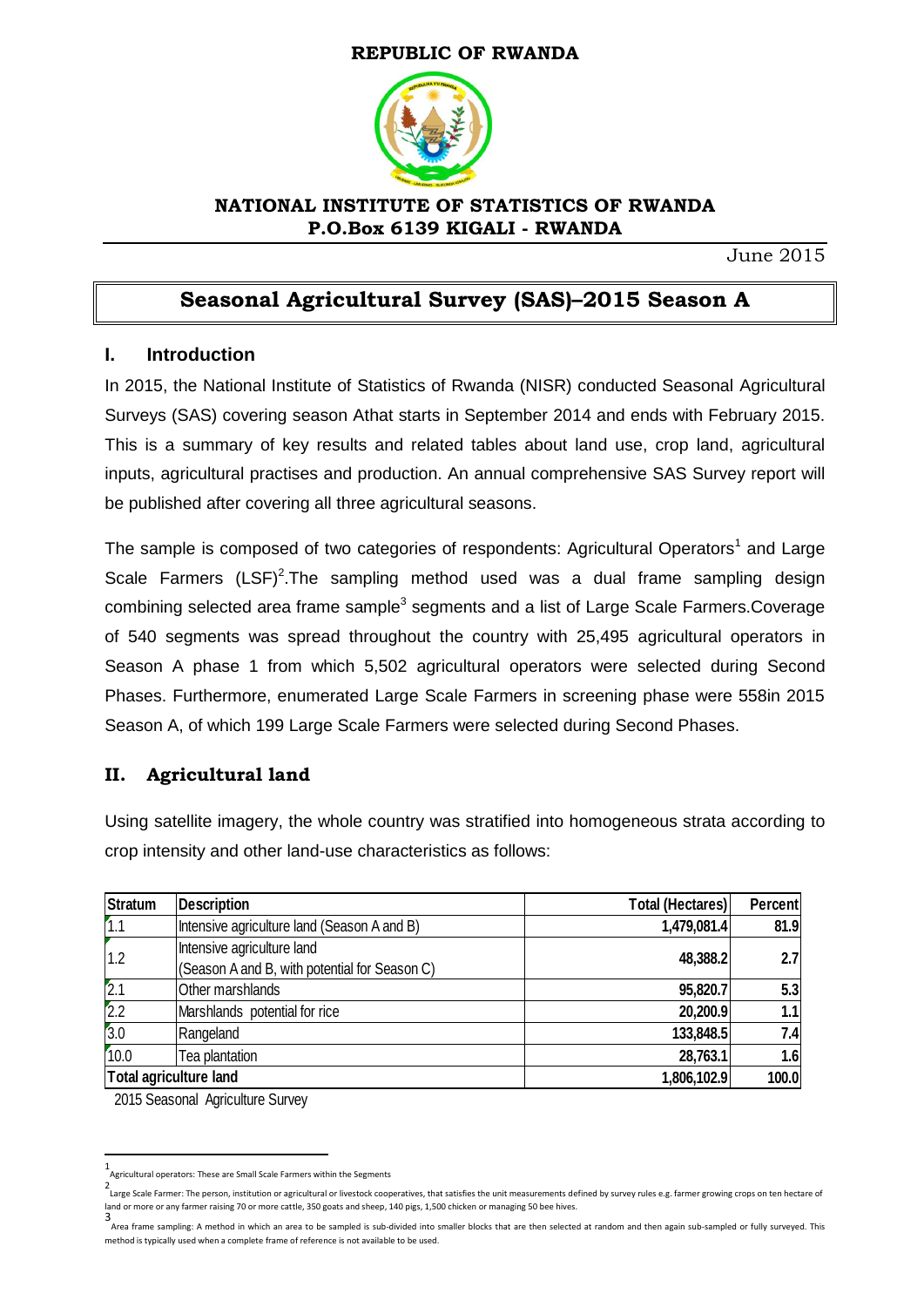# **III. Farm characteristics (Area and Production)**

# *Crop Land*

In 2015 Season A, the main crops were Cassava (21.6% of the total cultivated area), Banana (23.0% of the total cultivated area), Beans (19.8% of the total cultivated area), and Maize (12.4% of the total cultivated area); other crops took 23.2% of the total cultivated area. Fallow land represented 20.4% in season A of the total arable land of Rwanda.

## *Crop Production*

In 2015 Season A, the share of crop production by groups of crops in Rwanda was highest for Tubers and Roots (37.4%) followed by Banana (27.9%) and Cereals (10.5%). Other crop groups contributed as follows: Vegetables and Fruits (4.7%) and Legumes and Pulses (7.8%).

# **IV. Agricultural Inputs**

## *Use of seeds and fertilizers*

In 2015 Season A, 84.5% of agricultural operators used traditional seeds whereas 15.5% used improved seed. For LSF, the use of traditional seeds and improved seeds were 79.8% and 20.2% respectively.

For agricultural operators, the use of organic fertilizers and inorganic fertilizers were 51.3% and 21.1% for 2015 season A, respectively. On the other hand, for LSF, the use of organic fertilizers and inorganic fertilizers were 66.8% and 54.8% for 2015 season A, respectively.

## *Use of pesticides*

In 2015 Season A, the percentage of agriculture operators who used pesticides is 9.1%.Among the Large Scale farmers, the percentage of those who used pesticides was 46.7%.

# **V. Agricultural practices**

## *Irrigation practices*

In 2015 season A, 1.1% of agriculture operators practised irrigation while 24.6% of Large Scale Farmers practised irrigation.

## *Anti-erosion activities*

In 2015 season A, 41.3 % of all agriculture operators practised anti-erosion activities.Likewise, Large Scale Farmers who practised anti-erosion activities was 48.7 %.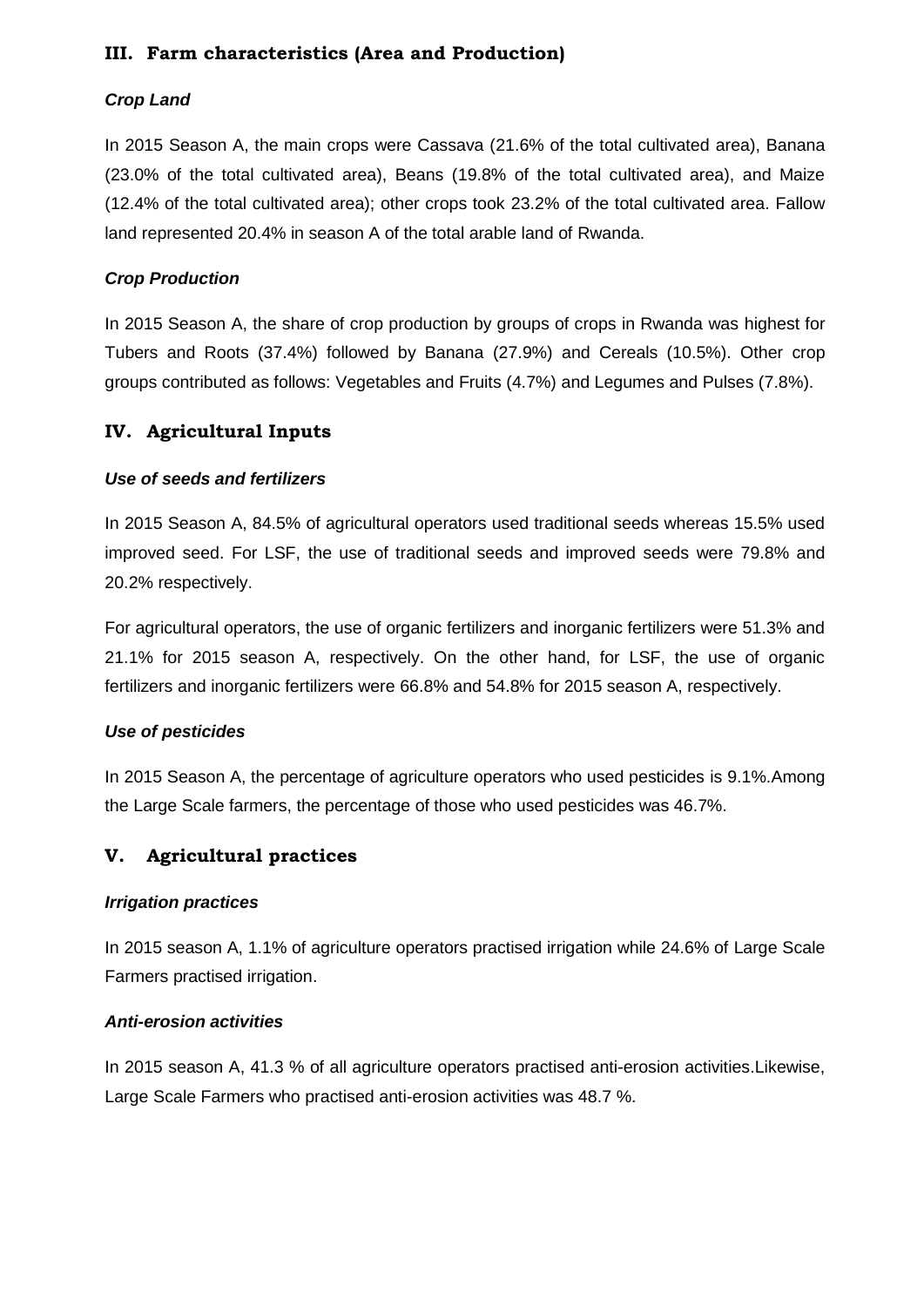|  |  |  |  |  | Table 1. Share (%) of Area occupied by Strata within Districts by descending order |  |  |
|--|--|--|--|--|------------------------------------------------------------------------------------|--|--|
|--|--|--|--|--|------------------------------------------------------------------------------------|--|--|

| <b>District</b> | Sratum '1.1 | <b>District</b> | Sratum1.2 | <b>District</b> | Sratum'2.1 | <b>District</b> | <b>Sratum 2.2</b> | <b>District</b> | Sratum 3.0 |
|-----------------|-------------|-----------------|-----------|-----------------|------------|-----------------|-------------------|-----------------|------------|
| 1 Nyagatare     | 7.9%        | Nyabihu         | 37.7%     | <b>Bugesera</b> | 23.3%      | Gisagara        | 12.1%             | Kayonza         | 37.0%      |
| 2 Bugesera      | 5.4%        | Musanze         | 31.5%     | Gisagara        | 8.8%       | Rusizi          | 11.5%             | Nyagatare       | 29.9%      |
| 3 Kayonza       | 5.2%        | Rubavu          | 21.8%     | Gatsibo         | 8.7%       | Nyanza          | 11.5%             | Gatsibo         | 22.0%      |
| 4 Ngoma         | 4.7%        | Rutsiro         | 5.9%      | Nyagatare       | 7.9%       | Huye            | 11.2%             | Ngororero       | 3.3%       |
| 5 Gatsibo       | 4.6%        | Ngororero       | 3.1%      | Ruhango         | 4.9%       | <b>Bugesera</b> | 11.0%             | Rutsiro         | 2.9%       |
| 6 Kirehe        | 4.3%        | Nyagatare       | 0.0%      | Nyanza          | 4.9%       | Nyagatare       | 7.4%              | Kirehe          | 2.1%       |
| 7 Gicumbi       | 4.2%        | Bugesera        | 0.0%      | Nyaruguru       | 4.4%       | Gatsibo         | 6.7%              | Nyabihu         | 2.1%       |
| 8 Rwamagana     | 4.1%        | Kayonza         | 0.0%      | Kamonyi         | 4.2%       | Kayonza         | 5.9%              | Rubavu          | 0.7%       |
| 9 Karongi       | 4.0%        | Ngoma           | 0.0%      | Nyamagabe       | 3.6%       | Rwamagana       | 5.0%              | Gisagara        | 0.0%       |
| 10 Nyamagabe    | 3.8%        | Gatsibo         | 0.0%      | Kayonza         | 3.1%       | Ngoma           | 4.5%              | Rusizi          | 0.0%       |
| 11 Gakenke      | 3.8%        | Kirehe          | 0.0%      | Huye            | 3.1%       | Nyamasheke      | 4.5%              | Nyanza          | 0.0%       |
| 12 Kamonyi      | 3.6%        | Gicumbi         | 0.0%      | Rwamagana       | 3.1%       | Muhanga         | 2.6%              | Huye            | 0.0%       |
| 13 Nyanza       | 3.6%        | Rwamagana       | 0.0%      | Gasabo          | 3.0%       | Ruhango         | 2.2%              | Bugesera        | 0.0%       |
| 14 Ruhango      | 3.5%        | Karongi         | 0.0%      | Gakenke         | 2.7%       | Gasabo          | 1.7%              | Rwamagana       | 0.0%       |
| 15 Muhanga      | 3.4%        | Nyamagabe       | 0.0%      | Rulindo         | 2.0%       | Kirehe          | 0.9%              | Ngoma           | 0.0%       |
| 16 Gisagara     | 3.3%        | Gakenke         | 0.0%      | Gicumbi         | 1.7%       | Gakenke         | 0.4%              | Nyamasheke      | 0.0%       |
| 17 Ngororero    | 3.3%        | Kamonyi         | 0.0%      | Ngororero       | 1.4%       | Kamonyi         | 0.3%              | Muhanga         | 0.0%       |
| 18 Rutsiro      | 3.2%        | Nyanza          | 0.0%      | Rusizi          | 1.2%       | Ngororero       | 0.3%              | Ruhango         | 0.0%       |
| 19 Nyamasheke   | 3.2%        | Ruhango         | 0.0%      | Muhanga         | 1.2%       | Nyamagabe       | 0.2%              | Gasabo          | 0.0%       |
| 20 Nyaruguru    | 3.2%        | Muhanga         | 0.0%      | Karongi         | 1.2%       | Karongi         | 0.1%              | Gakenke         | 0.0%       |
| 21 Burera       | 3.0%        | Gisagara        | 0.0%      | <b>Burera</b>   | 1.1%       | Rulindo         | 0.1%              | Kamonyi         | 0.0%       |
| 22 Rulindo      | 2.8%        | Nyamasheke      | 0.0%      | Nyamasheke      | 1.0%       | Nyabihu         | 0.0%              | Nyamagabe       | 0.0%       |
| 23 Rusizi       | 2.8%        | Nyaruguru       | 0.0%      | Nyabihu         | 0.9%       | Musanze         | 0.0%              | Karongi         | 0.0%       |
| 24 Huye         | 2.7%        | Burera          | 0.0%      | Musanze         | 0.8%       | Rubavu          | 0.0%              | Rulindo         | 0.0%       |
| 25 Gasabo       | 1.8%        | Rulindo         | 0.0%      | Rutsiro         | 0.8%       | Rutsiro         | 0.0%              | Musanze         | 0.0%       |
| 26 Nyabihu      | 1.3%        | Rusizi          | 0.0%      | Kirehe          | 0.5%       | Nyaruguru       | 0.0%              | Nyaruguru       | 0.0%       |
| 27 Musanze      | 1.2%        | Huye            | 0.0%      | Kicukiro        | 0.2%       | Gicumbi         | 0.0%              | Gicumbi         | 0.0%       |
| 28 Rubavu       | 1.1%        | Gasabo          | 0.0%      | Nyarugenge      | 0.2%       | <b>Burera</b>   | 0.0%              | Burera          | 0.0%       |
| 29 Kicukiro     | 0.6%        | Kicukiro        | 0.0%      | Ngoma           | 0.1%       | Kicukiro        | 0.0%              | Kicukiro        | 0.0%       |
| 30 Nyarugenge   | 0.5%        | Nyarugenge      | 0.0%      | Rubavu          | 0.1%       | Nyarugenge      | 0.0%              | Nyarugenge      | 0.0%       |

2015 Seasonal Agriculture Survey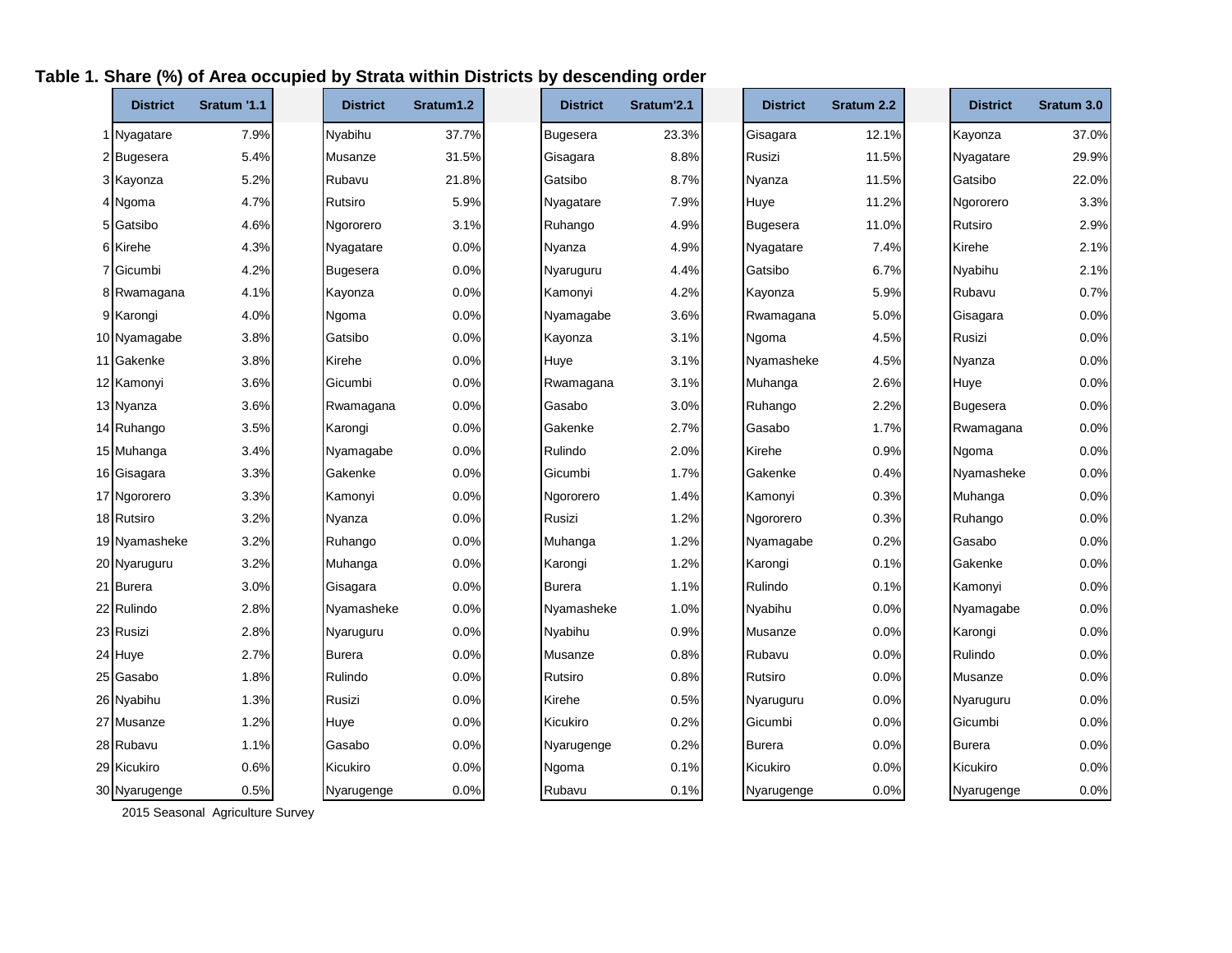|                                 |           |                          | <b>Agricultural Operators</b> |       |        |           | <b>LSF</b>  | <b>All Rwanda</b> |                |
|---------------------------------|-----------|--------------------------|-------------------------------|-------|--------|-----------|-------------|-------------------|----------------|
| <b>Crops</b><br><b>Strata</b>   | $1.1$     | $1.2$                    | 2.1                           | 2.2   | 3.0    | S/Total_1 | S/Total_2   | <b>Total</b>      | <b>Percent</b> |
| <b>Cereals</b>                  | 152,285   | 8,206                    | 18,156                        | 5,736 | 10,453 | 194,836   | 10,324      | 205,160           | 15.0           |
| Maize                           | 137,154   | 5,592                    | 14,368                        | 2,019 | 6,105  | 165,238   | 4,323       | 169,561           | 12.4           |
| Sorghum                         | 9,992     | 1,875                    | 742                           | 102   | 4,267  | 16,978    | 138         | 17,116            | 1.3            |
| Paddy rice                      | 921       |                          | 2,964                         | 3,612 |        | 7,497     | 5,780       | 13,277            | 1.0            |
| Wheat                           | 1,972     | 699                      |                               |       |        | 2,671     | 78          | 2,749             | 0.2            |
| Other cereals                   | 2,246     | 40                       | 82                            | 3     | 82     | 2,452     | 5           | 2,457             | 0.2            |
| <b>Tubers and Roots</b>         | 395,050   | 12,647                   | 13,131                        | 904   | 5,469  | 427,200   | 498         | 427,697           | 31.3           |
| Cassava                         | 283,458   | 30                       | 6,385                         | 241   | 4,627  | 294,740   | 285         | 295,025           | 21.6           |
| <b>Sweet Potatoes</b>           | 60,071    | 721                      | 4,303                         | 421   | 388    | 65,905    | 19          | 65,924            | 4.8            |
| <b>Irish Potatoes</b>           | 36,278    | 11,863                   | 752                           | 51    | 391    | 49,336    | 194         | 49,529            | 3.6            |
| Yams & Taro                     | 15,242    | 33                       | 1,690                         | 190   | 63     | 17,219    | $\mathbf 0$ | 17,219            | 1.3            |
| <b>Banana</b>                   | 306,099   | 151                      | 3,317                         | 179   | 3,954  | 313,700   | 543         | 314,242           | 23.0           |
| Cooking Banana                  | 107,648   | 17                       | 1,158                         | 84    | 2,961  | 111,867   | 364         | 112,231           | 8.2            |
| Dessert banana                  | 35,877    | $\overline{7}$           | 491                           | 19    | 147    | 36,542    | 123         | 36,664            | 2.7            |
| Banana for beer                 | 162,573   | 127                      | 1,668                         | 77    | 846    | 165,291   | 57          | 165,347           | 12.1           |
| <b>Legumes &amp; Pulses</b>     | 296,691   | 6,302                    | 9,268                         | 1,039 | 8,059  | 321,358   | 852         | 322,210           | 23.6           |
| <b>Beans</b>                    | 250,470   | 4,907                    | 7,268                         | 926   | 7,109  | 270,681   | 600         | 271,281           | 19.8           |
| <b>Bush beans</b>               | 161,897   | 16                       | 6,857                         | 866   | 7,044  | 176,681   | 543         | 177,224           | 13.0           |
| Climbing beans                  | 88,573    | 4,891                    | 411                           | 60    | 65     | 94,000    | 57          | 94,057            | 6.9            |
| Peas                            | 15,131    | 1,394                    | 90                            | 1     | 507    | 17,124    | 14          | 17,138            | 1.3            |
| Groundnuts                      | 11,869    | $\overline{\phantom{a}}$ | 351                           | 10    | 391    | 12,622    | 13          | 12,635            | 0.9            |
| Soya beans                      | 19,183    | $\overline{\phantom{a}}$ | 1,559                         | 101   | 51     | 20,894    | 224         | 21,118            | 1.5            |
| Other legumes & Pulses          | 37        |                          | 0                             |       |        | 37        | 0           | 38                | 0.0            |
| <b>Vegetables and Fruits</b>    | 16,390    | 627                      | 2,009                         | 291   | 457    | 19,774    | 612         | 20,386            | 1.5            |
| Vegetables                      | 9,110     | 267                      | 1,955                         | 256   | 111    | 11,699    | 52          | 11,750            | 0.9            |
| <b>Fruits</b>                   | 7,280     | 360                      | 54                            | 35    | 347    | 8,075     | 561         | 8,636             | 0.6            |
| Other crops                     | 67,513    | 3,639                    | 3,309                         | 379   | 2,472  | 77,312    | 1,152       | 78,464            | 5.7            |
| Total developped crop land      | 1,234,027 | 31,570                   | 49,190                        | 8,527 | 30,864 | 1,354,179 | 13,981      | 1,368,160         | 100            |
| <b>Total Physical crop land</b> | 932,474   | 31,228                   | 42,811                        | 7,888 | 19,471 | 1,033,872 | 13,322      | 1,047,194         | 100            |
| <b>Fallow land</b>              | 187,755   | 4,612                    | 14,869                        | 2,468 | 2,073  | 211,777   | 2,338       | 214,115           | 20.4           |

**Table 2. Area (Ha) Cultivated by Crop and Group of Crops by Stratum (Hectares)**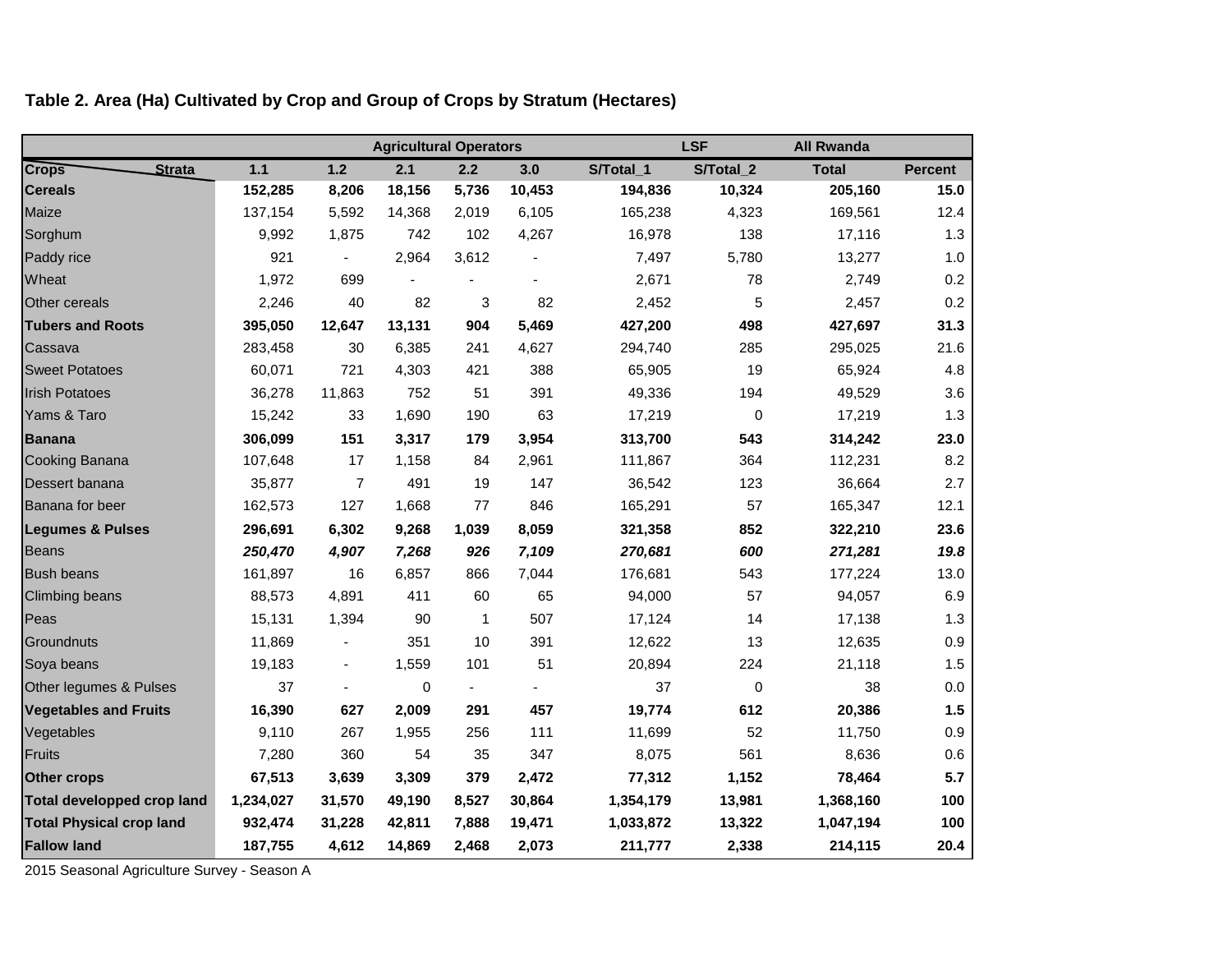|                        |        |        | <b>Strata</b> |       |       |                   |
|------------------------|--------|--------|---------------|-------|-------|-------------------|
| <b>Crops</b>           | 1.1    | $1.2$  | 2.1           | 2.2   | 3.0   | <b>All Rwanda</b> |
| <b>Maize</b>           | 1,615  | 1,231  | 2,543         | 1,879 | 1,729 | 1,742             |
| <b>Paddy rice</b>      |        |        | 2,582         | 2,843 |       | 2,914             |
| Sorghum                | 2,008  | 2,025  | 860           | 3,765 | 1,404 | 1,820             |
| <b>Wheat</b>           | 890    | 1,299  |               |       |       | 1,009             |
| <b>Other cereals</b>   | 832    | 362    | 225           |       | 1,057 | 809               |
| <b>Cassava</b>         | 1,351  |        | 1,604         | 4,830 | 1,719 | 1,364             |
| <b>Sweet Potatoes</b>  | 7,462  | 12,483 | 9,228         | 9,008 | 4,975 | 7,626             |
| <b>Irish Potatoes</b>  | 5,263  | 11,631 | 4,679         | 1,853 | 1,467 | 6,772             |
| Yams & Taro            | 4,491  |        | 4,774         | 8,641 | 6,380 | 4,563             |
| <b>Cooking Banana</b>  | 3,396  |        | 467           |       | 3,975 | 3,373             |
| <b>Dessert banana</b>  | 2,692  |        |               |       | 2,352 | 2,645             |
| <b>Banana for beer</b> | 3,056  |        | 2,040         |       | 9,659 | 3,075             |
| <b>Beans</b>           | 908    | 933    | 860           | 827   | 804   | 904               |
| <b>Bush beans</b>      | 829    |        | 832           | 792   | 796   | 828               |
| <b>Climbing beans</b>  | 1,051  | 936    | 1,329         | 1,332 | 1,619 | 1,047             |
| <b>Peas</b>            | 755    | 617    | 581           | 645   | 249   | 728               |
| Groundnuts             | 473    |        | 397           |       | 412   | 468               |
| Soya beans             | 563    |        | 483           | 467   | 410   | 565               |
| Vegetables             | 11,804 | 2,776  | 7,923         | 8,524 | 6,758 | 11,028            |
| <b>Fruits</b>          | 4,622  | 916    | 41            |       | 4,157 | 4,118             |

# **Table 3. Crops Yield by Stratum (Kg/Ha)**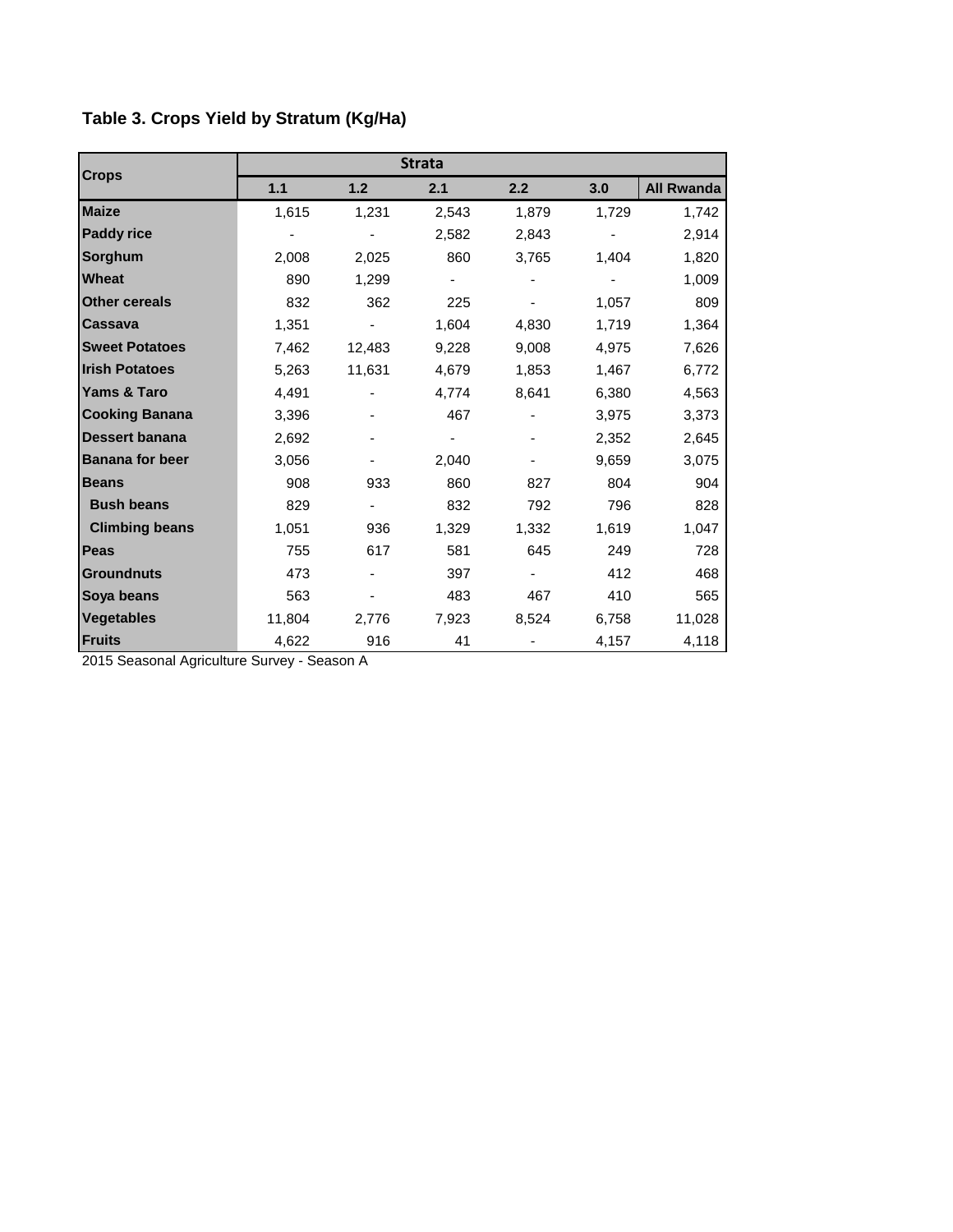# **Table 4. Production of Main Crops (MT)**

|                               |           |                          | <b>Agricultural Operators</b> |                          |        |           | <b>LSF</b> | <b>All Rwanda</b> |                |
|-------------------------------|-----------|--------------------------|-------------------------------|--------------------------|--------|-----------|------------|-------------------|----------------|
| <b>Crops</b><br><b>Strata</b> | $1.1$     | $1.2$                    | 2.1                           | 2.2                      | 3.0    | S/Total_1 | S/Total_2  | <b>Total</b>      | <b>Percent</b> |
| <b>Cereals</b>                | 245,215   | 11,601                   | 44,850                        | 14,448                   | 16,635 | 332,750   | 37,216.0   | 369,966           | 10.5           |
| Maize                         | 221,529   | 6,882                    | 36,541                        | 3,794                    | 10,557 | 279,302   | 16,062.2   | 295,365           | 8.4            |
| Paddy rice                    |           |                          | 7,653                         | 10,269                   |        | 17,922    | 20,772.8   | 38,695            | 1.1            |
| Sorghum                       | 20,062    | 3,798                    | 638                           | 384                      | 5,992  | 30,875    | 271.5      | 31,147            | 0.9            |
| Wheat                         | 1,755     | 908                      |                               |                          |        | 2,663     | 109.1      | 2,772             | 0.1            |
| Other cereals                 | 1,869     | 14                       | 18                            | $\overline{\phantom{a}}$ | 86     | 1,988     | 0.4        | 1,988             | 0.1            |
| <b>Tubers and Roots</b>       | 1,090,443 | 146,980                  | 61,543                        | 6,697                    | 10,859 | 1,316,522 | 2,586.6    | 1,319,108         | 37.4           |
| Cassava                       | 382,835   |                          | 10,244                        | 1,162                    | 7,951  | 402,192   | 243.8      | 402,436           | 11.4           |
| <b>Sweet Potatoes</b>         | 448,232   | 8,997                    | 39,711                        | 3,794                    | 1,933  | 502,666   | 43.3       | 502,709           | 14.3           |
| <b>Irish Potatoes</b>         | 190,924   | 137,983                  | 3,519                         | 95                       | 573    | 333,094   | 2,299.5    | 335,394           | 9.5            |
| Yams & Taro                   | 68,452    |                          | 8,070                         | 1,646                    | 402    | 78,570    |            | 78,570            | 2.2            |
| Banana                        | 958,986   | ۰                        | 3,943                         | $\blacksquare$           | 20,286 | 983,215   | 774.1      | 983,989           | 27.9           |
| Cooking Banana                | 365,597   |                          | 540                           | $\blacksquare$           | 11,770 | 377,908   | 591.0      | 378,499           | 10.7           |
| Dessert banana                | 96,598    |                          |                               | $\overline{\phantom{a}}$ | 346    | 96,944    | 37.8       | 96,981            | 2.7            |
| Banana for beer               | 496,791   |                          | 3,403                         | $\overline{\phantom{a}}$ | 8,170  | 508,364   | 145.3      | 508,509           | 14.4           |
| <b>Legumes &amp; Pulses</b>   | 255,158   | 5,438                    | 7,193                         | 814                      | 6,022  | 274,624   | 874.2      | 275,498           | 7.8            |
| Beans                         | 227,313   | 4,577                    | 6,248                         | 766                      | 5,713  | 244,618   | 561.7      | 245,179           | 7.0            |
| Bush beans                    | 134,216   | $\overline{\phantom{a}}$ | 5,702                         | 686                      | 5,607  | 146,211   | 471.2      | 146,682           | 4.2            |
| Climbing beans                | 93,098    | 4,577                    | 546                           | 80                       | 106    | 98,407    | 90.5       | 98,497            | 2.8            |
| Peas                          | 11,430    | 860                      | 52                            | 1                        | 126    | 12,470    | 4.9        | 12,474            | 0.4            |
| Groundnuts                    | 5,611     |                          | 139                           | $\overline{\phantom{a}}$ | 161    | 5,911     | 7.6        | 5,919             | 0.2            |
| Soya beans                    | 10,804    |                          | 753                           | 47                       | 21     | 11,625    | 299.9      | 11,925            | 0.3            |
| <b>Vegetables and Fruits</b>  | 141,188   | 1,071                    | 15,488                        | 2,180                    | 2,188  | 162,116   | 3,027.9    | 165,144           | 4.7            |
| Vegetables                    | 107,538   | 742                      | 15,486                        | 2,180                    | 748    | 126,693   | 2,882.2    | 129,576           | 3.7            |
| Fruits                        | 33,650    | 329                      | $\overline{c}$                |                          | 1,441  | 35,422    | 145.7      | 35,568            | 1.0            |
| <b>Other crops</b>            | 364,365   | 1,553                    | 35,730                        | 1,232                    | 58     | 402,937   | 9,975.1    | 412,912           | 11.7           |
| <b>All Rwanda</b>             | 3,055,354 | 166,644                  | 168,747                       | 25,371                   | 56,048 | 3,472,163 | 54,454     | 3,526,617         | 100            |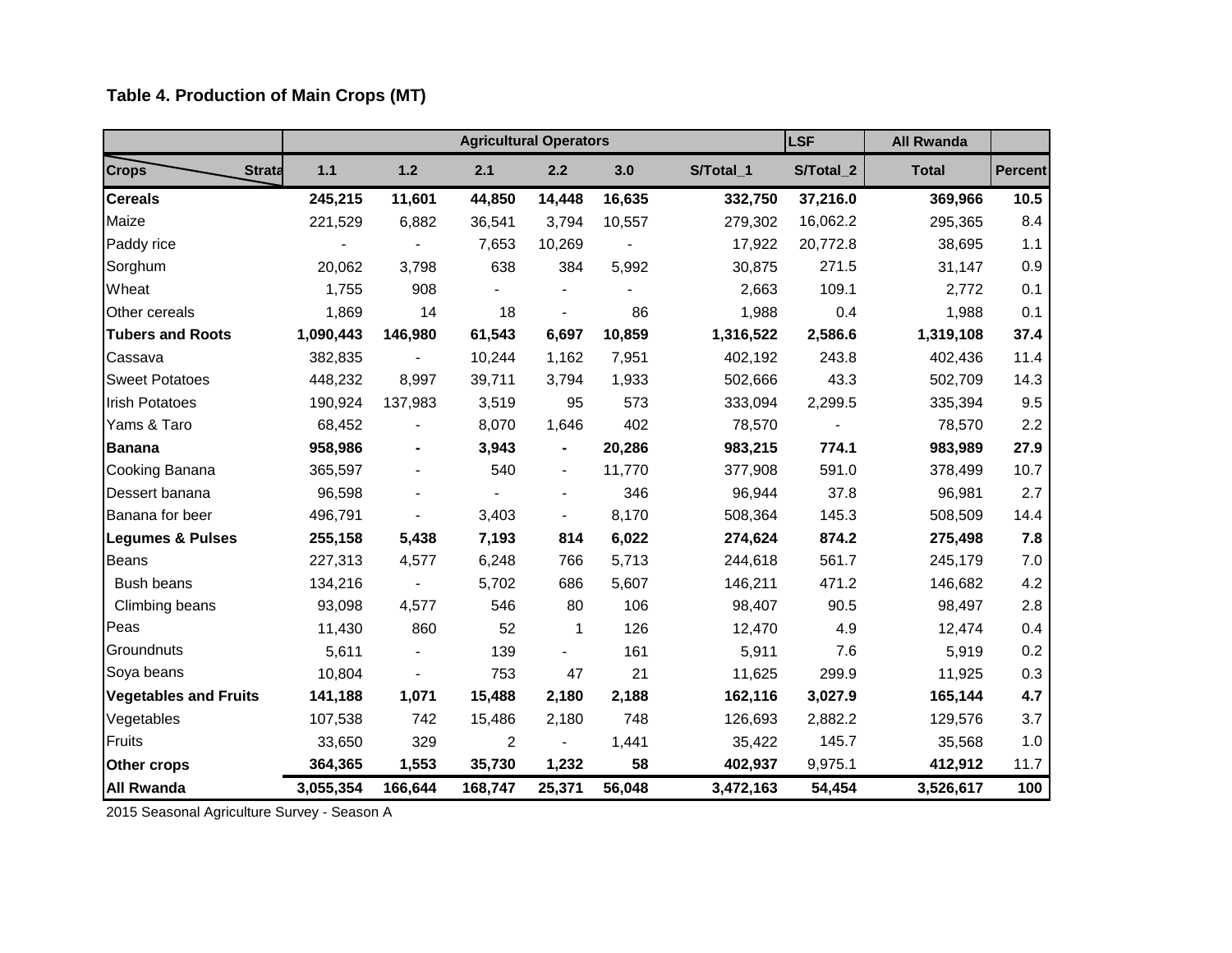# **Table 5. Selected Segments by Strata for SAS 2014**

| <b>Stratum</b> | Area (Km2) | Number of<br><b>Sampled Segments</b> |
|----------------|------------|--------------------------------------|
| 1.1            | 14,791     | 340                                  |
| 1.2            | 484        | 48                                   |
| 2.1            | 958        | 64                                   |
| 2.2            | 202        | 40                                   |
| 3.0            | 1,338      | 48                                   |
| All Rwanda     |            | 540                                  |

2015 Seasonal Agriculture Survey

### **Table 6 : Agricultural Operators and LSF by Stratum**

|                     | <b>Strata</b> | <b>Total</b>  |      |
|---------------------|---------------|---------------|------|
|                     |               | <b>Number</b> | %    |
|                     | 1.1           | 3,665         | 66.6 |
| <b>Agricultural</b> | 1.2           | 530           | 9.6  |
| <b>Operators</b>    | 2.1           | 646           | 11.7 |
|                     | 2.2           | 367           | 6.7  |
|                     | 3.0           | 294           | 5.3  |
|                     | All Rwanda    | 5,502         | 100  |
| <b>LSF</b>          |               | 199           | 100  |

2015 Seasonal Agriculture Survey - Season A

# **Table 7. Agricultural Operators by type (%)**

|                     | <b>Strata</b> | <b>Individual</b> |       | Cooperative   |     | <b>Total</b>  |     |
|---------------------|---------------|-------------------|-------|---------------|-----|---------------|-----|
|                     |               | <b>Number</b>     | %     | <b>Number</b> | %   | <b>Number</b> | %   |
|                     | 1.1           | 3,651             | 100   | 14            | 0.4 | 3,665         | 100 |
| <b>Agricultural</b> | 1.2           | 529               | 100   |               | 0.2 | 530           | 100 |
| <b>Operators</b>    | 2.1           | 637               | 98.6  | 9             | 1.4 | 646           | 100 |
|                     | 2.2           | 367               | 100.0 | 0             | 0.0 | 367           | 100 |
|                     | 3.0           | 293               | 100   |               | 0.3 | 294           | 100 |
|                     | All Rwanda    | 5,477             | 99.5  | 25            | 0.5 | 5,502         | 100 |
| <b>LSF</b>          |               |                   |       |               |     | 199           | 100 |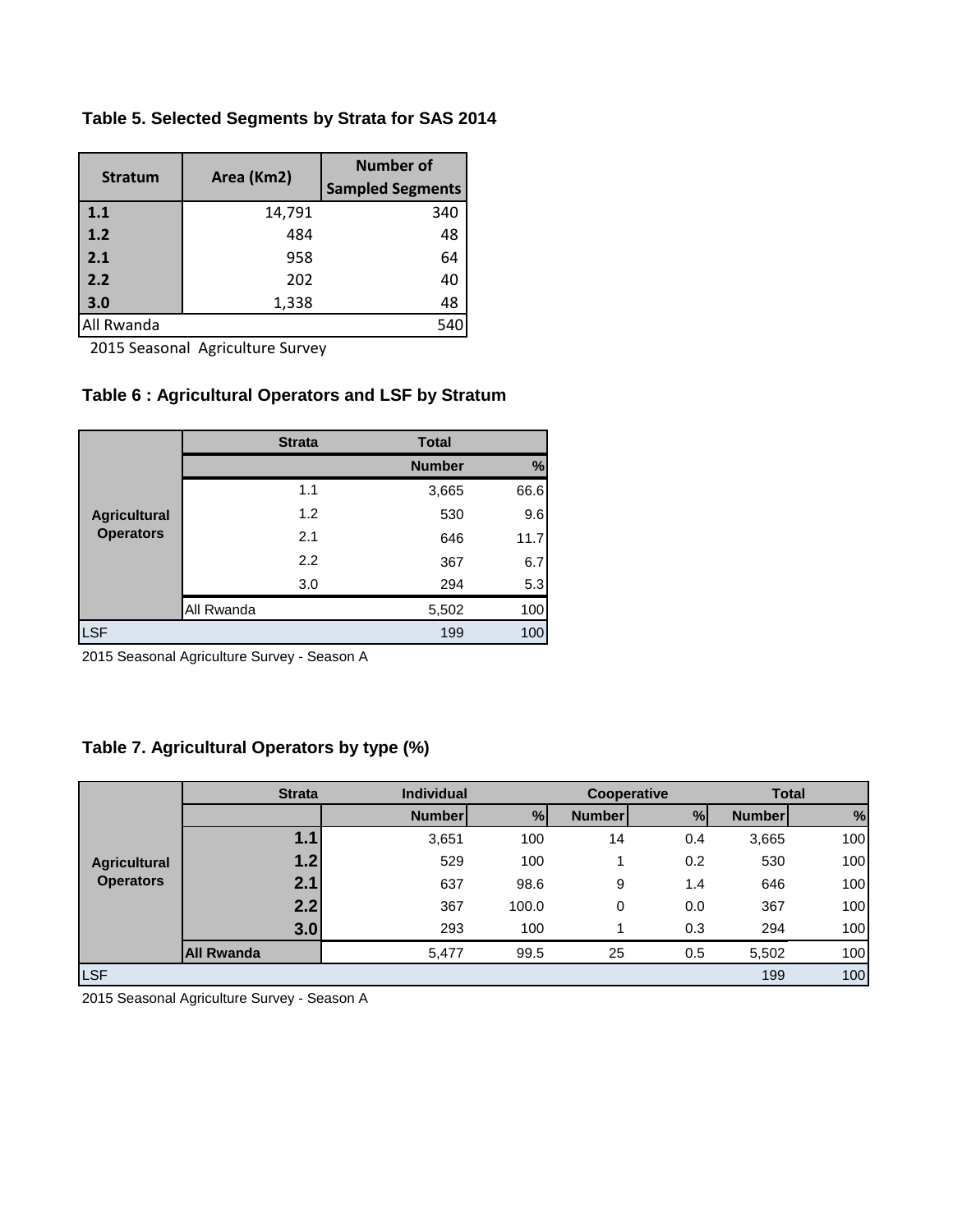### **Table 8. Cooperative Membership**

|                                         |               | <b>Yes</b>     | <b>No</b>      | <b>Total</b>   |
|-----------------------------------------|---------------|----------------|----------------|----------------|
|                                         | <b>Strata</b> | <b>Percent</b> | <b>Percent</b> | <b>Percent</b> |
|                                         | 1.1           | 16.5           | 83.5           | 100            |
|                                         | 1.2           | 11.1           | 88.9           | 100            |
| <b>Agricultural</b><br><b>Operators</b> | 2.1           | 35.3           | 64.7           | 100            |
|                                         | 2.2           | 61.6           | 38.4           | 100            |
|                                         | 3.0           | 14.3           | 85.7           | 100            |
|                                         | All Rwanda    | 16.8           | 83.2           | 100            |
| <b>LSF</b>                              |               | 63.3           | 36.7           | 100            |

2015 Seasonal Agriculture Survey - Season A

### **Table 9. Agricultural Operators by Residency (%)**

|                   |     | <b>Agricultural Operators</b> |              |              |  |  |  |  |
|-------------------|-----|-------------------------------|--------------|--------------|--|--|--|--|
| <b>Strata</b>     |     | <b>Resident</b>               | Non resident | <b>Total</b> |  |  |  |  |
|                   | 1.1 | 26.9                          | 73.1         | 100          |  |  |  |  |
|                   | 1.2 | 25.1                          | 74.9         | 100          |  |  |  |  |
|                   | 2.1 | 4.6                           | 95.4         | 100          |  |  |  |  |
|                   | 2.2 | 0.9                           | 99.1         | 100          |  |  |  |  |
|                   | 3.0 | 96.8                          | 3.2          | 100          |  |  |  |  |
| <b>All Rwanda</b> |     | 23.6                          | 76.4         | 100          |  |  |  |  |

2015 Seasonal Agriculture Survey - Season A

### **Table 10. Percentage of Agricultural Operators by Gender and Stratum**

|                   | <b>Agricultural Operators</b>                |      |     |  |  |  |  |  |
|-------------------|----------------------------------------------|------|-----|--|--|--|--|--|
| <b>Strata</b>     | <b>Male</b><br><b>Total</b><br><b>Female</b> |      |     |  |  |  |  |  |
| 1.1               | 68.9                                         | 31.1 | 100 |  |  |  |  |  |
| 1.2               | 65.8                                         | 34.2 | 100 |  |  |  |  |  |
| 2.1               | 68.0                                         | 32.0 | 100 |  |  |  |  |  |
| 2.2               | 63.5                                         | 36.5 | 100 |  |  |  |  |  |
| 3.0               | 78.8                                         | 21.2 | 100 |  |  |  |  |  |
| <b>All Rwanda</b> | 68.9                                         | 31.1 | 100 |  |  |  |  |  |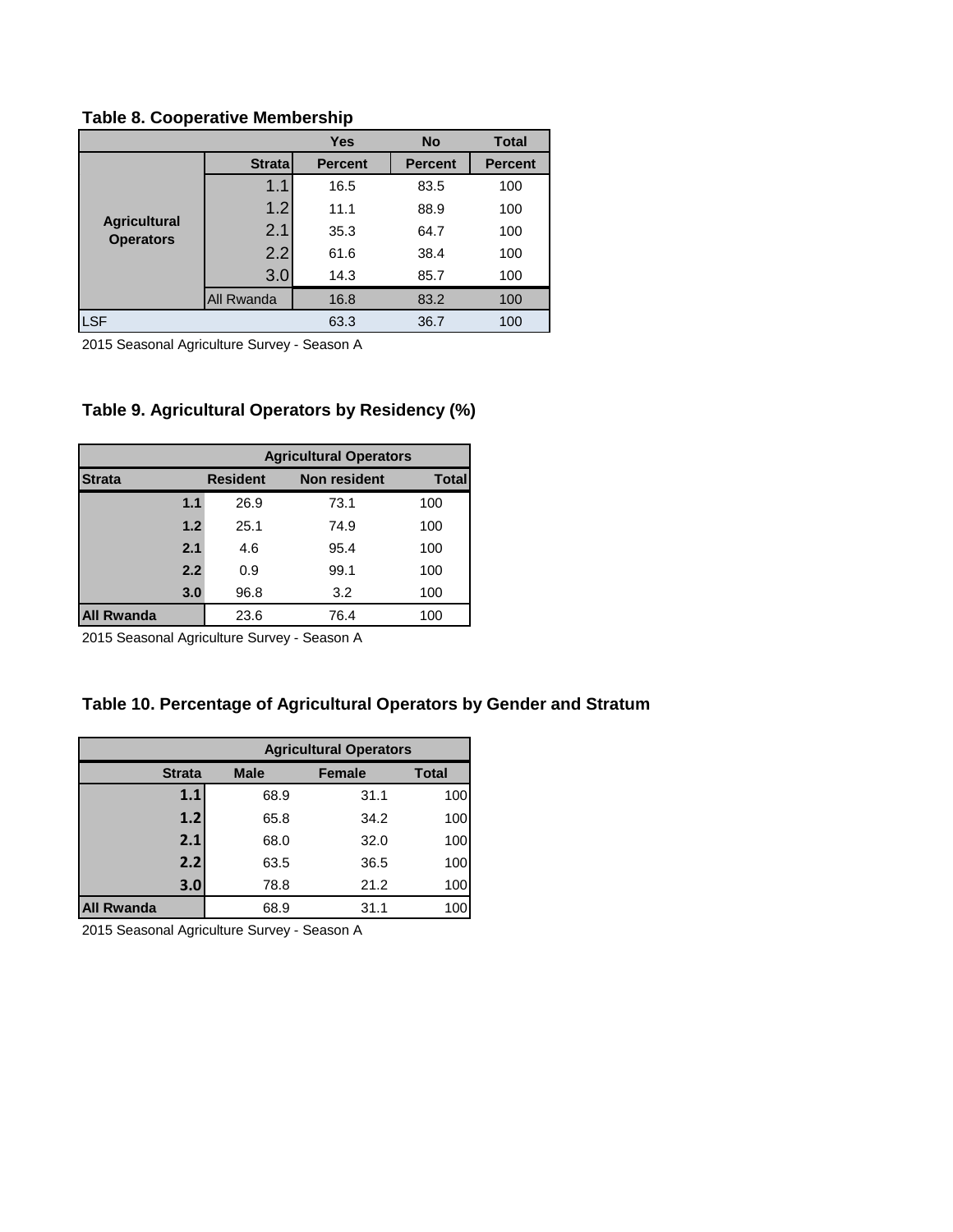|                   | <b>Agricultural Operators</b> |       |           |       |              |  |
|-------------------|-------------------------------|-------|-----------|-------|--------------|--|
| <b>Strata</b>     | $14 - 24$                     | 25-34 | $35 - 44$ | 45-54 | 55 and Above |  |
| 1.1               | 5.4                           | 24.3  | 22.4      | 21.2  | 26.8         |  |
| 1.2               | 6.4                           | 27.6  | 25.7      | 17.8  | 22.5         |  |
| 2.1               | 2.2                           | 20.1  | 24.5      | 22.3  | 30.9         |  |
| 2.2               | 5.2                           | 24.0  | 27.8      | 20.7  | 22.3         |  |
| 3.0               | 4.4                           | 28.3  | 24.9      | 19.8  | 22.5         |  |
| <b>All Rwanda</b> | 5.4                           | 24.2  | 22.4      | 21.2  | 26.8         |  |

2015 Seasonal Agriculture Survey - Season A

|                   | <b>Agricultural Operators</b> |       |           |       |              |  |
|-------------------|-------------------------------|-------|-----------|-------|--------------|--|
| <b>Strata</b>     | $14 - 24$                     | 25-34 | $35 - 44$ | 45-54 | 55 and Above |  |
| 1.1               | 5.0                           | 27.7  | 24.3      | 20.8  | 22.3         |  |
| 1.2               | 6.6                           | 34.5  | 26.7      | 15.2  | 17.0         |  |
| 2.1               | 2.1                           | 23.1  | 26.3      | 22.9  | 25.6         |  |
| 2.2               | 4.3                           | 26.2  | 27.0      | 21.0  | 21.5         |  |
| 3.0 <sub>2</sub>  | 4.8                           | 28.1  | 26.4      | 17.7  | 22.9         |  |
| <b>All Rwanda</b> | 5.0                           | 27.7  | 24.3      | 20.8  | 22.3         |  |

2015 Seasonal Agriculture Survey - Season A

# **Table 13. Age Distribution of Female Agricultural Operators**

|                   | <b>Agricultural Operators</b> |       |           |       |              |  |  |
|-------------------|-------------------------------|-------|-----------|-------|--------------|--|--|
| <b>Strata</b>     | $14 - 24$                     | 25-34 | $35 - 44$ | 45-54 | 55 and Above |  |  |
| 1.1               | 6.3                           | 16.6  | 18.1      | 22.2  | 36.7         |  |  |
| 1.2               | 6.1                           | 14.4  | 23.8      | 22.7  | 33.1         |  |  |
| 2.1               | 2.5                           | 13.7  | 20.6      | 21.1  | 42.2         |  |  |
| 2.2               | 6.7                           | 20.1  | 29.1      | 20.1  | 23.9         |  |  |
| 3.0               | 3.2                           | 29.0  | 19.4      | 27.4  | 21.0         |  |  |
| <b>All Rwanda</b> | 6.3                           | 16.6  | 18.2      | 22.2  | 36.7         |  |  |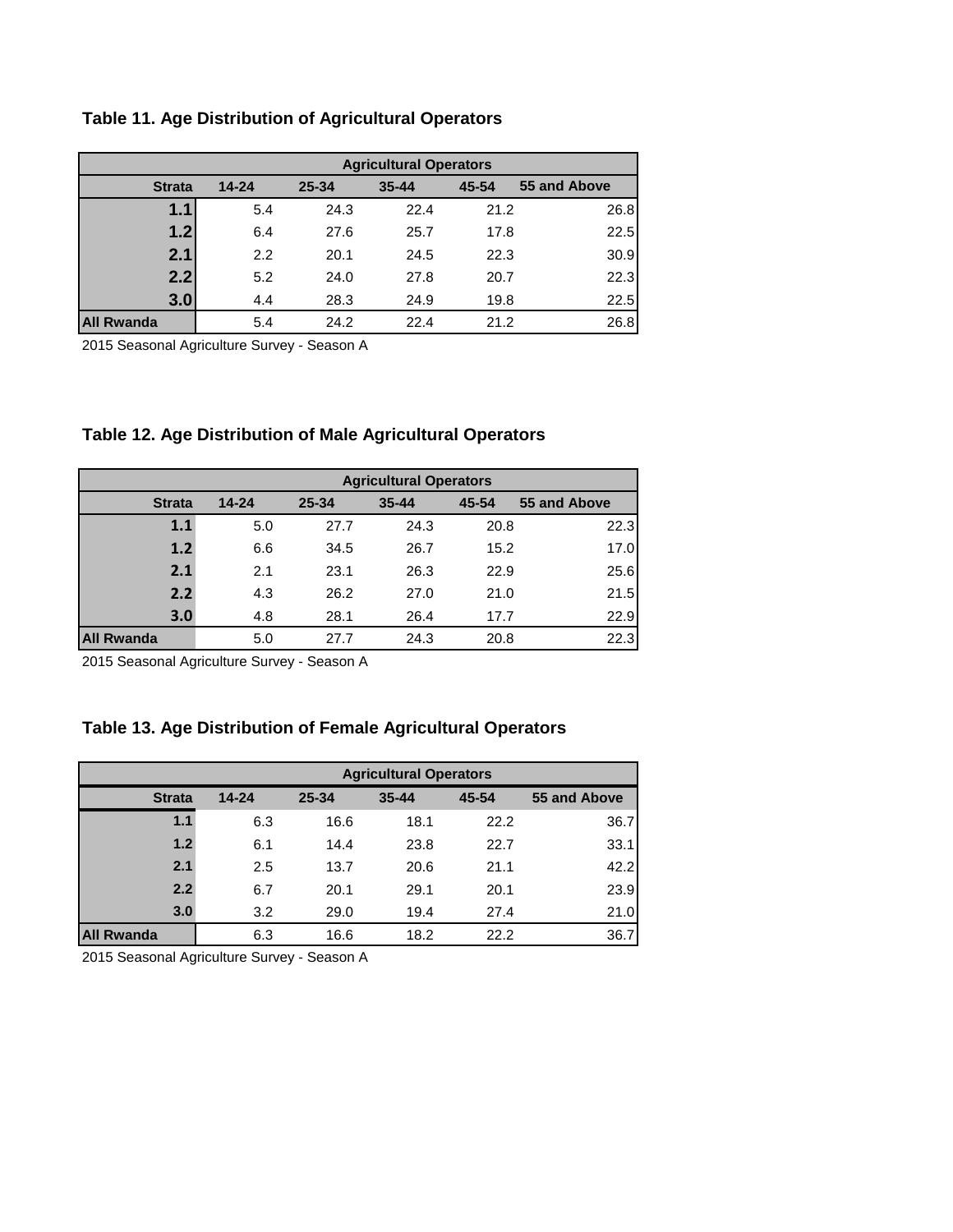|                    | <b>Agricultural Operators</b>                                                                |      |     |      |     |  |  |
|--------------------|----------------------------------------------------------------------------------------------|------|-----|------|-----|--|--|
| <b>Strata</b>      | <b>Total</b><br><b>Secondary</b><br><b>Tertiary</b><br><b>Primary</b><br><b>No education</b> |      |     |      |     |  |  |
| 1.1                | 67.1                                                                                         | 5.1  | 0.8 | 27.0 | 100 |  |  |
| 1.2                | 56.1                                                                                         | 11.5 | 1.9 | 30.4 | 100 |  |  |
| 2.1                | 66.9                                                                                         | 6.3  | 1.4 | 25.4 | 100 |  |  |
| 2.2                | 73.3                                                                                         | 5.7  | 0.0 | 21.0 | 100 |  |  |
| 3.0                | 71.0                                                                                         | 3.4  | 0.3 | 25.3 | 100 |  |  |
| <b>IAII Rwanda</b> | 67.1                                                                                         | 5.2  | 0.8 | 27.0 | 100 |  |  |

# **Table 14. Education Level of Agricultural Operators by Stratum (%)**

2015 Seasonal Agriculture Survey - Season A

### **Table 15. Education level of Male Agricultural Operators (%)**

|            | <b>Agricultural Operators</b> |                           |     |                     |              |
|------------|-------------------------------|---------------------------|-----|---------------------|--------------|
|            | <b>Strata Primary</b>         | <b>Secondary Tertiary</b> |     | <b>No education</b> | <b>Total</b> |
| 1.1        | 73.0                          | 5.7                       | 1.0 | 20.3                | 100          |
| 1.2        | 66.1                          | 12.4                      | 2.9 | 18.7                | 100          |
| 2.1        | 71.4                          | 6.5                       | 0.9 | 21.2                | 100          |
| 2.2        | 76.8                          | 5.6                       | 0.0 | 17.6                | 100          |
| 3.0        | 75.3                          | 3.5                       | 0.4 | 20.8                | 100          |
| All Rwanda | 72.9                          | 5.7                       | 0.0 | 20.3                | 100          |

2015 Seasonal Agriculture Survey - Season A

# **Table 16. Education Level of Female Agricultural Operators (%)**

|                   | <b>Agricultural Operators</b> |                           |     |                     |              |  |
|-------------------|-------------------------------|---------------------------|-----|---------------------|--------------|--|
|                   | <b>Strata Primary</b>         | <b>Secondary Tertiary</b> |     | <b>No education</b> | <b>Total</b> |  |
| 1.1               | 54.0                          | 3.8                       | 0.2 | 42.0                | 100          |  |
| 1.2               | 37.0                          | 9.9                       | 0.0 | 53.0                | 100          |  |
| 2.1               | 57.4                          | 5.9                       | 2.5 | 34.3                | 100          |  |
| 2.2               | 67.2                          | 6.0                       | 0.0 | 26.9                | 100          |  |
| 3.0               | 54.8                          | 3.2                       | 0.0 | 41.9                | 100          |  |
| <b>All Rwanda</b> | 54.0                          | 3.9                       | 0.2 | 41.9                | 100          |  |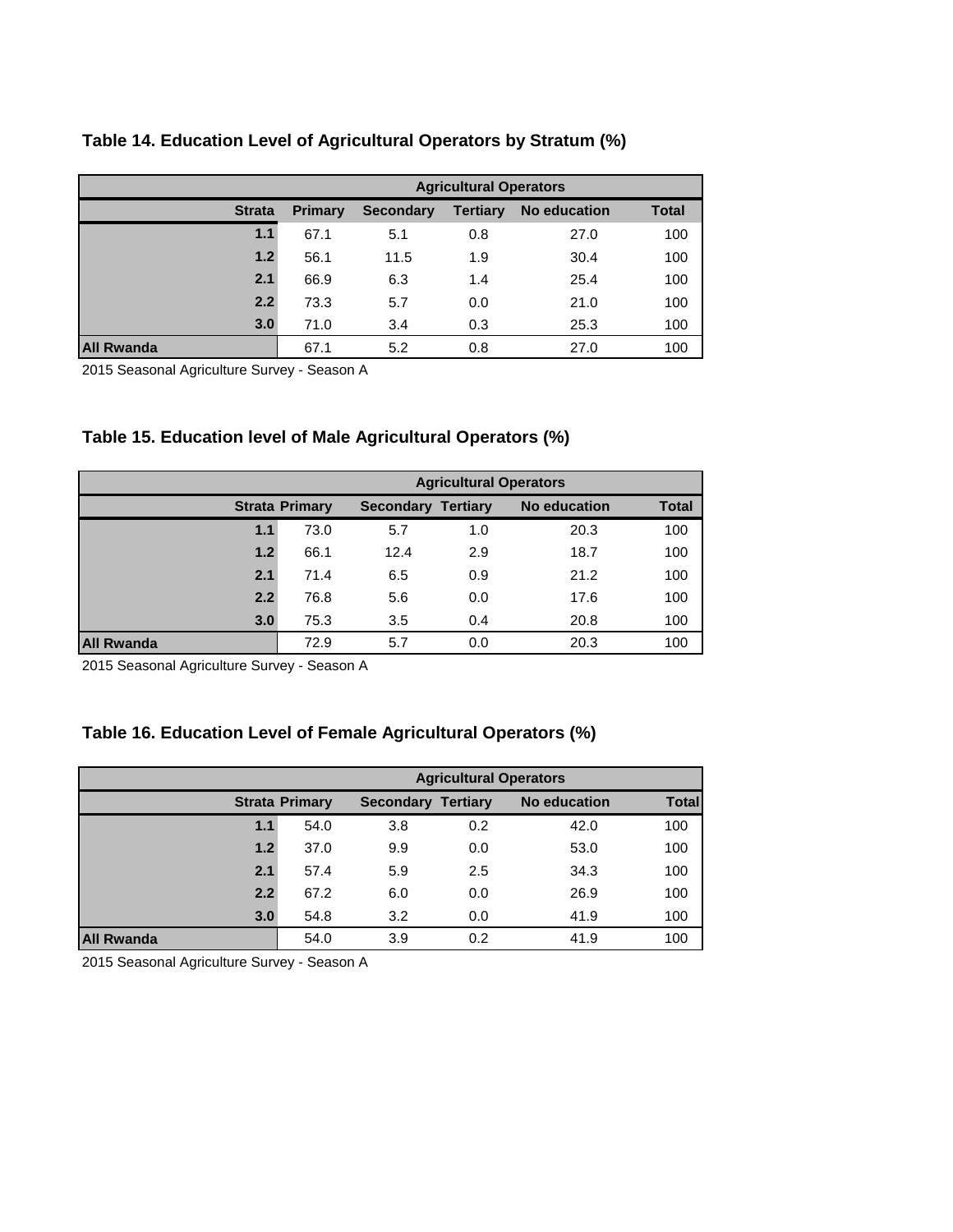### **Table 17. Average Size of Tract by Stratum**

| <b>Strata</b> | Average (Ha) |
|---------------|--------------|
| 1.1           | 0.22         |
| 1.2           | 0.17         |
| 2.1           | 0.16         |
| 2.2           | 0.13         |
| 3.0           | 2.34         |
| Total         | 0.23         |

2015 Seasonal Agriculture Survey - Season A

### **Table 18. Share of Pure and Mixed Crop Agricultural Land (%)**

|                               | <b>Strata</b>     | <b>Pure Crop</b><br>Land | <b>Mixed</b><br><b>Crop Land</b> | Total |
|-------------------------------|-------------------|--------------------------|----------------------------------|-------|
|                               | 1.1               | 19.1                     | 80.9                             | 100   |
|                               | 1.2               | 42.1                     | 57.9                             | 100   |
| <b>Agricultural Operators</b> | 2.1               | 43.7                     | 56.3                             | 100   |
|                               | 2.2               | 74.2                     | 25.8                             | 100   |
|                               | 3.0               | 24.0                     | 76.0                             | 100   |
|                               | <b>All Rwanda</b> | 21.0                     | 79.0                             | 100   |
| <b>LSF</b>                    |                   | 84.5                     | 15.5                             | 100   |

2015 Seasonal Agriculture Survey - Season A

## **Table 19. Users of Organic Fertilizers (%)**

|                               |                   | <b>Used</b> |
|-------------------------------|-------------------|-------------|
|                               | <b>Strata</b>     | organic     |
|                               |                   | fertilizers |
|                               | 1.1               | 51.3        |
|                               | 1.2               | 46.2        |
| <b>Agricultural Operators</b> | 2.1               | 60.8        |
|                               | 2.2               | 25.1        |
|                               | 3.0               | 13.9        |
|                               | <b>All Rwanda</b> | 51.3        |
| <b>LSF</b>                    |                   | 66.8        |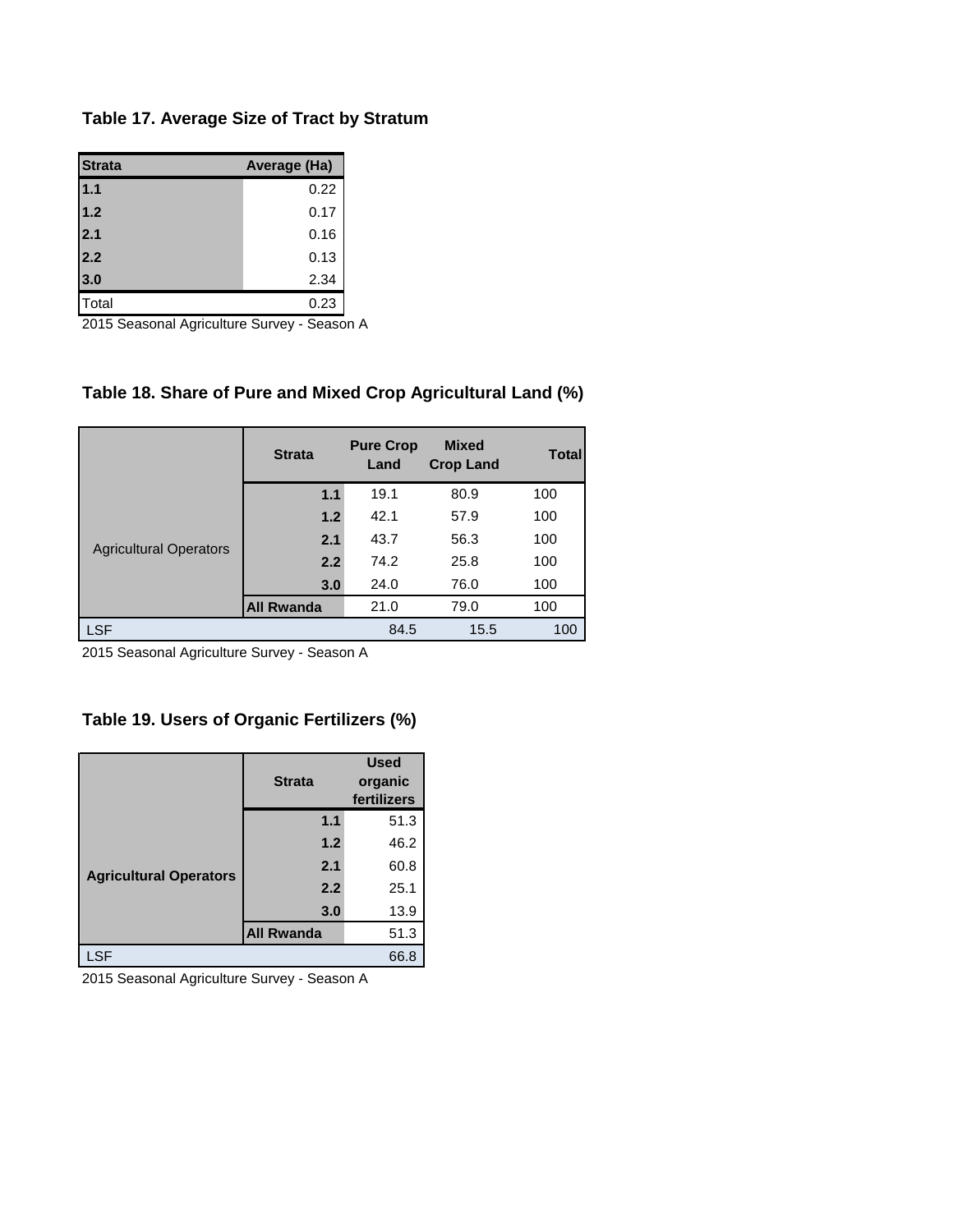### **Table 20. Use of Inorganic Fertilizer (%)**

|                     | <b>Strata</b>     | Used inorganic<br>fertilizers |
|---------------------|-------------------|-------------------------------|
|                     | 1.1               | 20.6                          |
|                     | 1.2               | 43.4                          |
| <b>Agricultural</b> | 2.1               | 43.2                          |
| <b>Operators</b>    | 2.2               | 62.9                          |
|                     | 3.0               | 4.8                           |
|                     | <b>All Rwanda</b> | 21.1                          |
| <b>LSF</b>          |                   | 54.8                          |

2015 Seasonal Agriculture Survey - Season A

# **Table 21. Users of Inorganic Fertilizers by Type and by Stratum (%)**

|                     | <b>Strata</b>     | <b>INPK</b> | <b>UREA</b> | <b>UREA</b><br>(LIQUID) | <b>DAP</b> | <b>OTHER</b><br><b>Fertilizers</b> | <b>Total</b> |
|---------------------|-------------------|-------------|-------------|-------------------------|------------|------------------------------------|--------------|
|                     | 1.1               | 19.4        | 38.0        | 0.5                     | 42.0       | 0.1                                | 100          |
|                     | 1.2               | 79.5        | 4.5         | 7.6                     | 8.3        | $\overline{\phantom{0}}$           | 100          |
| <b>Agricultural</b> | 2.1               | 10.1        | 49.6        | 1.0                     | 39.3       | $\overline{\phantom{0}}$           | 100          |
| <b>Operators</b>    | 2.2               | 41.2        | 45.1        | 0.5                     | 13.2       | $\overline{\phantom{0}}$           | 100          |
|                     | 3.0               | 11.8        | 35.3        | 5.9                     | 47.1       | ٠                                  | 100          |
|                     | <b>All Rwanda</b> | 19.8        | 38.1        | 0.6                     | 41.4       | 0.1                                | 100          |
| <b>LSF</b>          |                   | 27.4        | 38.8        | 0.3                     | 28.6       | 4.9                                | 100          |

2015 Seasonal Agriculture Survey - Season A

# **Table 22. Agricultural Operators by Type of Seeds Used (%)**

|                     | <b>Strata</b>     | Traditional<br>seeds | Improved<br>seeds |
|---------------------|-------------------|----------------------|-------------------|
|                     | 1.1               | 84.7                 | 15.3              |
|                     | 1.2               | 94.6                 | 5.4               |
| <b>Agricultural</b> | 2.1               | 67.6                 | 32.4              |
| <b>Operators</b>    | 2.2               | 75.3                 | 24.7              |
|                     | 3.0               | 93.2                 | 6.8               |
|                     | <b>All Rwanda</b> | 84.5                 | 15.5              |
| <b>LSF</b>          |                   | 79.8                 | 20.2              |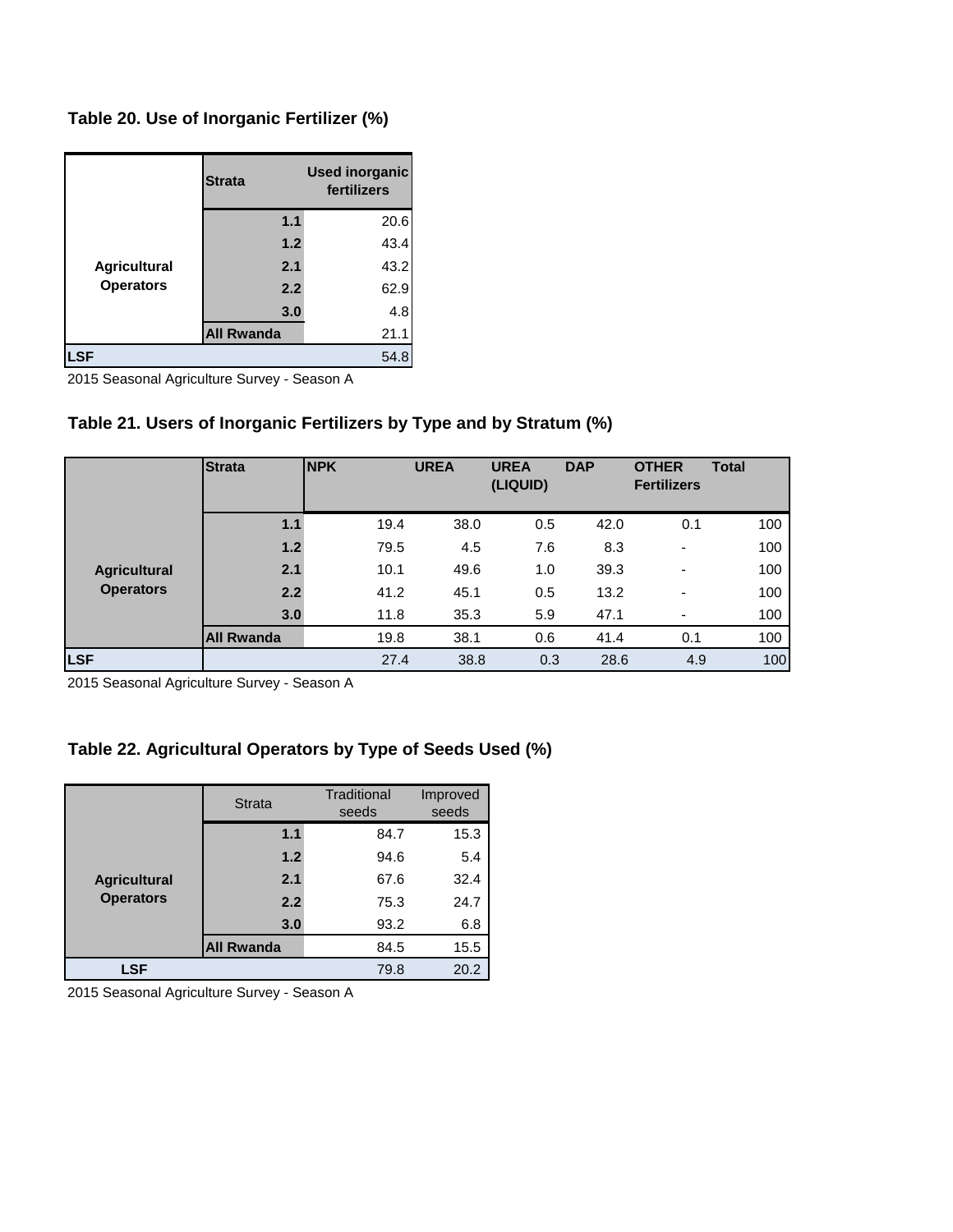#### **Table 23. Agricultural Operators and Large Scale Farmers Practising Irrigation (%)**

|                               | <b>Strata</b>     | <b>Practised Irrigation</b> |
|-------------------------------|-------------------|-----------------------------|
| <b>Agricultural Operators</b> | 1.1               | 0.8                         |
|                               | 1.2               |                             |
|                               | 2.1               | 15.5                        |
|                               | 2.2               | 60.2                        |
|                               | 3.0               | 1.4                         |
|                               | <b>All Rwanda</b> | 1.1                         |
| <b>LSF</b>                    |                   | 24.6                        |

2015 Seasonal Agriculture Survey - Season A

#### **Table 24. Agricultural Operators and LSF by Type of Irrigation Practised (%)**

|            | <b>Strata</b>     | Pumps/tube<br>wells/irrigation<br>machines | Watering<br>can | Water<br>channels        | <b>Others</b> | <b>Total</b> |
|------------|-------------------|--------------------------------------------|-----------------|--------------------------|---------------|--------------|
|            | 1.1               | ۰                                          | 83.3            | 6.7                      | 10.0          | 100          |
|            | 1.2               | 0.9                                        | 26.9            | 55.6                     | 16.7          | 100          |
|            | 2.1               | ٠                                          | 10.4            | 88.7                     | 0.9           | 100          |
|            | 2.2               | ٠                                          | 100.0           | $\overline{\phantom{a}}$ | -             | 100          |
|            | 3.0               | ۰                                          | 8.6             | $\overline{\phantom{a}}$ | 91.4          | 100          |
|            | <b>All Rwanda</b> | 0.1                                        | 51.4            | 40.9                     | 7.6           | 100          |
| <b>LSF</b> |                   | 24.0                                       | 12.0            | 64.0                     |               | 100          |

2015 Seasonal Agriculture Survey - Season A

#### **Table 25. Anti-erosive Activities by Agricultural Operators and Large Scale Farmers (%)**

|                               | <b>Strata</b> | <b>Practised Anti-</b><br>erosion |
|-------------------------------|---------------|-----------------------------------|
|                               | 1.1           | 40.7                              |
|                               | 1.2           | 57.6                              |
| <b>Agricultural Operators</b> | 2.1           | 60.7                              |
|                               | 2.2           | 66.6                              |
|                               | 3.0           | 8.4                               |
|                               | All Rwanda    | 41.3                              |
| <b>LSF</b>                    |               | 59.2                              |

2015 Seasonal Agriculture Survey - Season A

#### **Table 26. Anti-erosive Activities by Agricultural Operators and LSF (%)**

|                               |                   |      |      | $\overline{\mathbf{c}}$<br>ರ<br>ō | ರಾ<br>ත                  |      |      | ಠಾ   |      |     |     |
|-------------------------------|-------------------|------|------|-----------------------------------|--------------------------|------|------|------|------|-----|-----|
|                               | 1.1               | 5.3  | 3.0  | 4.9                               | 12.9                     | 69.1 | 1.3  | 1.0  | 1.9  | 0.6 | 100 |
|                               | 1.2               | 6.9  | 1.6  | 1.3                               | 5.6                      | 21.5 | 0.0  | 0.0  | 62.8 | 0.3 | 100 |
| <b>Agricultural Operators</b> | 2.1               | 2.0  | 1.2  | 0.1                               | 0.8                      | 23.1 | 56.8 | 0.5  | 15.3 | 0.1 | 100 |
|                               | 2.2               | 0.2  | 0.0  | 4.3                               | 0.3                      | 8.9  | 77.3 | 0.1  | 4.8  | 4.1 | 100 |
|                               | 3.0               | 12.4 | 15.7 |                                   | $\overline{\phantom{a}}$ | 45.0 | 9.9  | 10.7 | 5.8  | 0.4 | 100 |
|                               | <b>All Rwanda</b> | 5.2  | 2.9  | 4.8                               | 12.6                     | 68.0 | 2.4  | 1.0  | 2.4  | 0.6 | 100 |
| <b>LSF</b>                    |                   | 23.0 | 5.4  | 7.9                               | 5.2                      | 30.7 | 15.0 | 8.1  | 4.6  |     | 100 |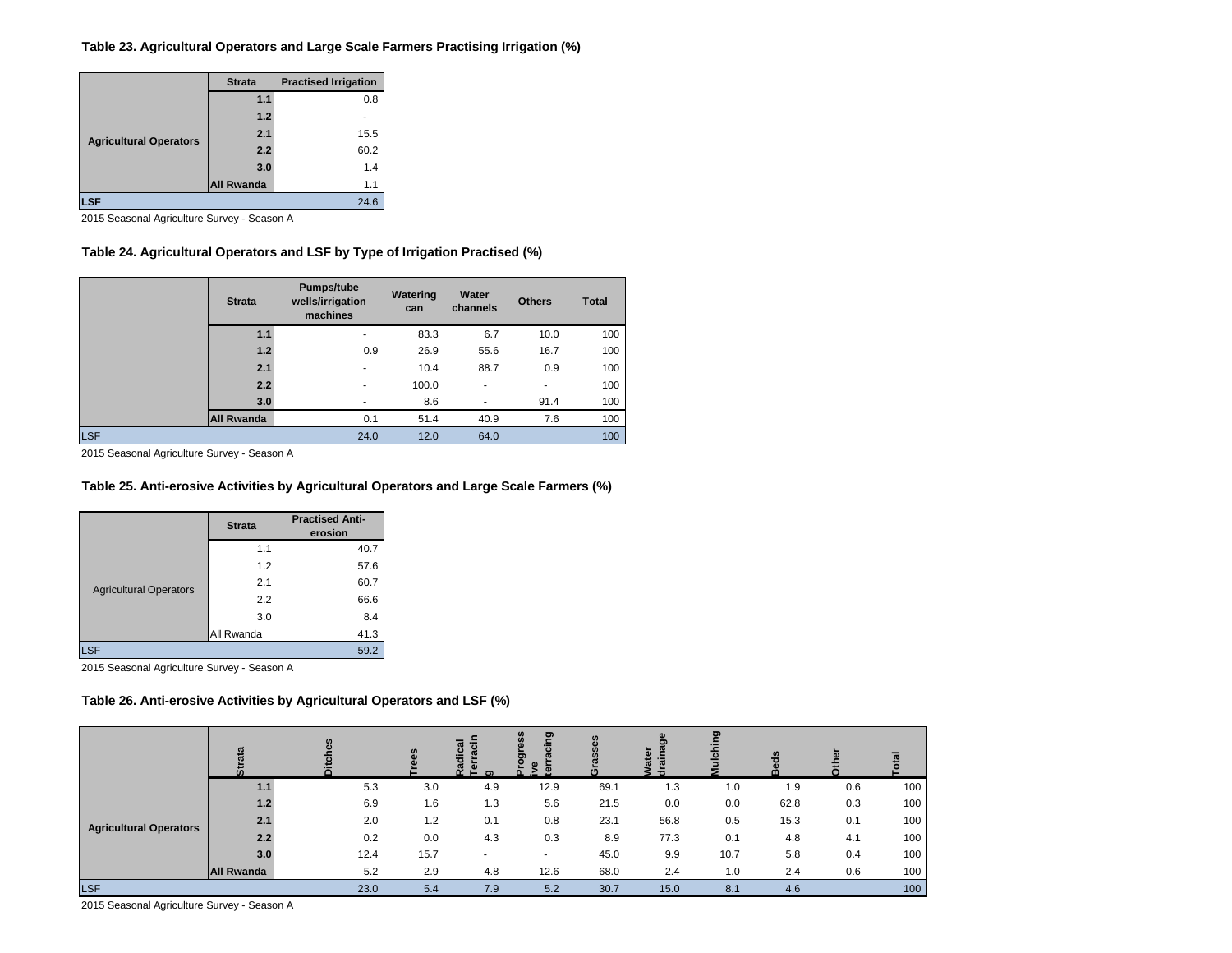|                     |               | <b>Strata Used Pesticides</b> |
|---------------------|---------------|-------------------------------|
|                     | 1.1           | 8.9                           |
|                     | 1.2           | 44.7                          |
| <b>Agricultural</b> | 2.1           | 16.3                          |
| <b>Operators</b>    | 2.2           | 49.6                          |
|                     | 3.0           | 1.7                           |
|                     | <b>Rwanda</b> | 9.1                           |
| <b>LSF</b>          |               | 46.7                          |
|                     |               |                               |

## **Table 27. Agricultural Operators and LSF using Pesticide (%)**

2015 Seasonal Agriculture Survey - Season A

# **Table 28**.**Type of Pesticide used by Agricultural operators and LSF**

|                     | <b>Strate</b>     | <b>ANE</b> | RIDOMIL | <b>DIMETHOATE</b> | <b>CYPERMETRIN<br/>E</b> | <b>DURSIBAN</b> | ⊢<br>ᆜ | ш<br>ESTIC<br>HER | <b>Total</b> |
|---------------------|-------------------|------------|---------|-------------------|--------------------------|-----------------|--------|-------------------|--------------|
|                     | 11                | 35.8       | 7.4     | 14.6              | 34.4                     | 1.4             |        | 5.5               | 100          |
|                     | 12                | 43.8       | 30.5    | 12.0              | 13.5                     | $\blacksquare$  |        | 0.2               | 100          |
| <b>Agricultural</b> | 21                | 7.9        | 1.4     | 5.0               | 64.3                     | 1.4             |        | 19.3              | 100          |
| <b>Operators</b>    | 22                | 0.9        | -       | 23.6              | 53.6                     | ۰               |        | 21.9              | 100          |
|                     | 30                | 25.0       | -       | 37.5              | 12.5                     | 12.5            |        | 12.5              | 100          |
|                     | <b>All Rwanda</b> | 35.4       | 8.3     | 14.4              | 34.7                     | 1.4             |        | 5.8               | 100          |
| <b>LSF</b>          |                   | 14.4       | 7.7     | 8.8               | 33.7                     | 1.1             | 0.6    | 33.7              | 100          |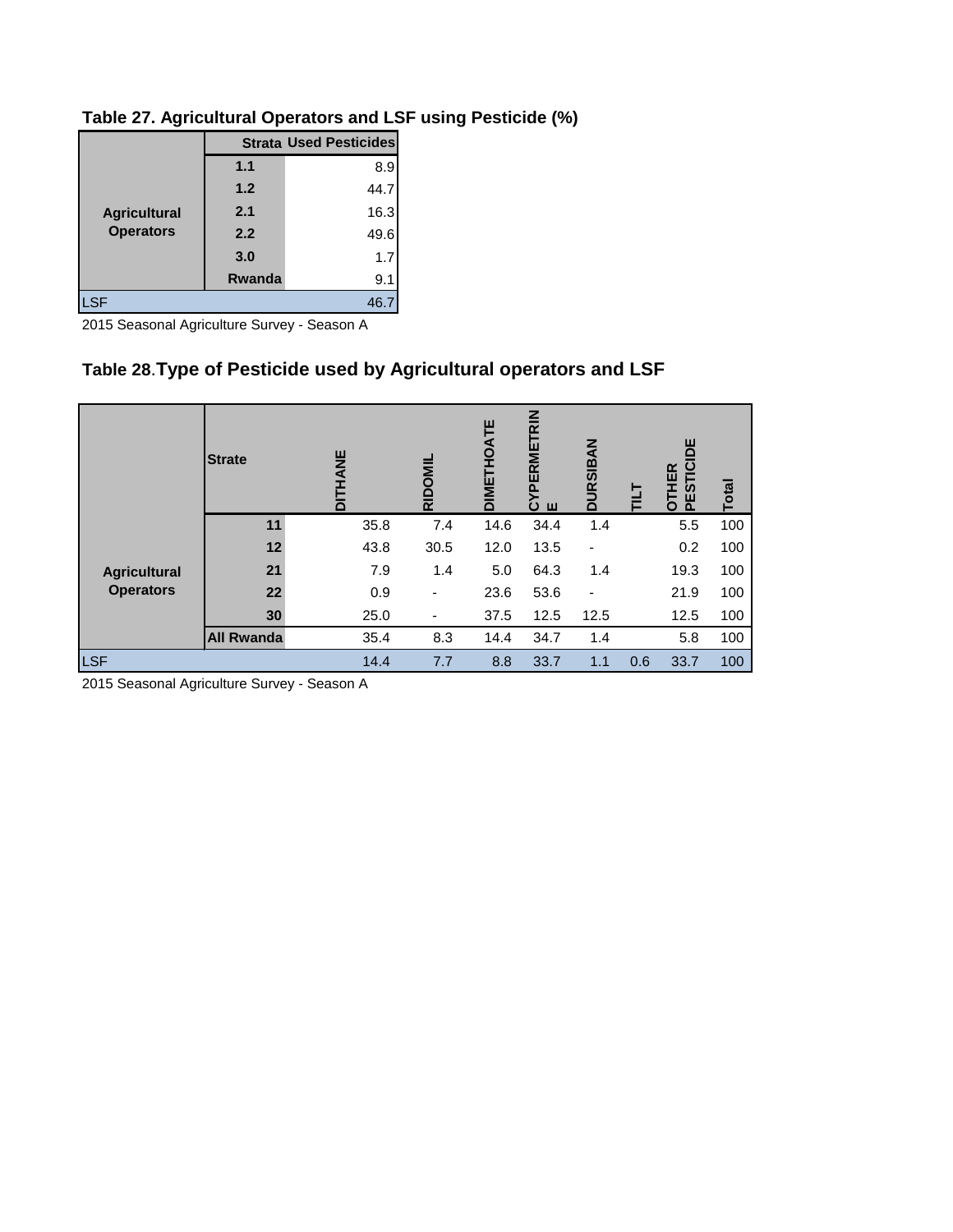#### **Table 29. Use of Production by Agricultural Operators (%)**

|                               |              |               | Autoconsump  | Used as wage       | Used as Farm         | Gift<br>Offered as             | Exchanged<br>with other | Used as seeds |                   | Damaged   | Used in any<br>other way |            |
|-------------------------------|--------------|---------------|--------------|--------------------|----------------------|--------------------------------|-------------------------|---------------|-------------------|-----------|--------------------------|------------|
|                               | Sold         | <b>Stored</b> | tion         | or hired<br>labour | rent                 | to Other                       | things                  |               | Used as<br>fodder |           |                          | Total      |
| <b>Maize</b>                  | 16.8         | .2            | 74.4         | .4                 | $\cdot$ 1            | 3.7                            | .1                      | 3.7           | .2                | $\cdot$ 1 | .2                       | 100        |
| <b>Paddy rice</b>             | 63.6         | .4            | 26.8         | 1.3                | 1.4                  | 2.6                            | .2                      | 3.3           | .0                | $\cdot$   | .0                       | 100        |
| Sorghum                       | 46.9         | 1.0           | 42.9         | .5                 | .0                   | 3.3                            | .6                      | 4.8           | $\cdot$ 1         | .0        | .0                       | 100        |
| Wheat                         | 20.9         | .0            | 60.4         | .0                 | .0                   | 3.2                            | .0                      | 15.5          | .0                | .0        | .0                       | 100        |
| <b>Other cereals</b>          | 50.0         | .0            | 30.0         | .0                 | .0                   | 10.0                           | .0                      | 10.0          | .0                | .0        | .0                       | 100        |
| <b>Bush beans</b>             | 10.7<br>9.1  | .3<br>.3      | 73.8<br>73.6 | .5<br>.3           | $\cdot$ 1<br>$\cdot$ | 1.9<br>3.2                     | .3<br>$\overline{2}$    | 12.2<br>13.1  | .0<br>.0          | .0<br>.0  | $\cdot$ 1<br>.0          | 100<br>100 |
| <b>Climbing beans</b>         | 9.3          | .0            | 76.6         | .0                 | .0                   | 1.2                            | .0                      | 12.6          | .0                | .3        | .0                       | 100        |
| Peas<br>Cassava               | 19.3         | .2            | 76.3         | .6                 | $\cdot$ 1            | 2.9                            | $\cdot$ 1               | .0            | $\cdot$ 1         | $\cdot$ 1 | $\cdot$                  | 100        |
| <b>Irish potatoes</b>         | 19.1         | .0            | 67.2         | $\overline{A}$     | .0                   | 2.9                            | .1                      | 9.8           | .0                | .3        | $\cdot$                  | 100        |
| <b>Sweet potatoes</b>         | 13.1         | .0            | 81.7         | 1.2                | $\cdot$ 1            | 3.5                            | $\cdot$ 1               | .0            | $\cdot$           | .0        | .0                       | 100        |
| <b>Tomotoes</b>               | 65.1         | .0            | 29.1         | $\cdot$ 1          | 0.                   | 3.6                            | .0                      | .0            | .0                | 2.0       | .0                       | 100        |
| White cabbage                 | 42.7         | .0            | 48.5         | .0                 | .0                   | 8.2                            | .0                      | .0            | .0                | .6        | .0                       | 100        |
| <b>Onions</b>                 | 60.6         | .0            | 38.3         | .0                 | .0                   | 1.2                            | .0                      | .0            | .0                | .0        | .0                       | 100        |
| <b>Carrots</b>                | 17.5         | .0            | 80.6         | .0                 | .0                   | 1.9                            | .0                      | .0            | .0                | .0        | .0                       | 100        |
| Eggplant                      | 46.7         | .0            | 45.6         | $\cdot$ 1          | .0                   | 6.9                            | .0                      | $\cdot$ 1     | .0                | .5        | $\cdot$ 1                | 100        |
| <b>Cooking Bananas</b>        | 17.0         | .0            | 79.6         | .3                 | .0                   | 2.4                            | .0                      | .0            | .0                | $\cdot$ 1 | .7                       | 100        |
| <b>Dessert banana</b>         | 56.2         | .0            | 41.3         | .0                 | .0                   | 1.2                            | .0                      | .0            | .0                | .0        | 1.3                      | 100        |
| <b>Banana for beer</b>        | 63.1         | .0            | 32.6         | .0                 | .0                   | 3.4                            | .0                      | .0            | .0                | .2        | .7                       | 100        |
| Pineapple                     | 33.9         | .0            | 57.5         | .1                 | .0                   | 6.7                            | .0                      | .0            | .0                | .8        | 1.0                      | 100        |
| Avocado                       | 58.9         | .0            | 34.1         | 2.7                | .0                   | 4.4                            | .0                      | .0            | .0                | .0        | .0                       | 100        |
| <b>Passion fruits</b>         | 72.2         | .0            | 1.2          | 0.                 | .0                   | 1.0                            | .0                      | .0            | .0                | 25.6      | .0                       | 100        |
| Soya beans                    | 9.9          | $\cdot$       | 71.3         | .3                 | .0                   | 1.3                            | .3                      | 16.8          | .0                | .0        | .0                       | 100        |
| <b>Ground nuts</b>            | 16.6         | .3            | 56.7         | .3                 | 0.                   | 1.9                            | $\cdot$ 1               | 24.0          | .0                | .0        | .0                       | 100        |
| sun flower                    | 5.7          | .0            | 85.9         | .4                 | .0                   | 1.8                            | .6                      | 5.8           | .0                | .0        | .0                       | 100        |
| coffee                        | 99.8         | .0            | $\cdot$      | .0                 | .0                   | .0                             | .0                      | .0            | .0                | .0        | .0                       | 100        |
| Pyrethrum                     | 100.0        | .0            | $\cdot 0$    | .0                 | .0                   | 0.                             | .0                      | .0            | .0                | .0        | .0                       | 100        |
| <b>Black eggplants</b>        | 70.0<br>77.6 | .0<br>.0      | 30.0<br>18.9 | .0<br>.0           | .0<br>.0             | $\overline{\mathbf{0}}$<br>2.3 | .0<br>.0                | .0<br>1.3     | .0<br>.0          | .0<br>.0  | .0<br>.0                 | 100<br>100 |
| <b>Sweet pepper</b><br>Pepper | 98.0         | .0            | 1.5          | .0                 | .0                   | $.5\,$                         | .0                      | .0            | .0                | .0        | .0                       | 100        |
| <b>Amaranths</b>              | 24.3         | .0            | 67.5         | .0                 | .0                   | 8.3                            | .0                      | .0            | .0                | .0        | .0                       | 100        |
| <b>Celery</b>                 | 90.0         | .0            | 5.0          | .0                 | .0                   | 5.0                            | .0                      | .0            | .0                | .0        | .0                       | 100        |
| Spinach                       | .0           | .0            | 100.0        | .0                 | .0                   | 0.                             | .0                      | .0            | .0                | .0        | .0                       | 100        |
| <b>Small red beans</b>        | 13.3         | .0            | 73.3         | .0                 | .0                   | 0.                             | .0                      | 13.3          | .0                | .0        | .0                       | 100        |
| <b>Sugar beet</b>             | 53.1         | .0            | 36.1         | .0                 | .0                   | 10.8                           | .0                      | .0            | .0                | .0        | .0                       | 100        |
| Garlic                        | 100.0        | 0.            | .0           | 0.                 | .0                   | 0.                             | $\overline{0}$          | .0            | .0                | .0        | .0                       | 100        |
| Leeks                         | 30.4         | 3.6           | 63.0         | 0.                 | $\overline{0}$       | 3.0                            | 0.                      | .0            | 0                 | 0         | $\overline{0}$           | 100        |
| <b>French beans</b>           | 78.7         | .0            | 18.3         | .0                 | .0                   | 3.0                            | .0                      | .0            | .0                | .0        | .0                       | 100        |
| Lettuce                       | 100.0        | .0            | 0.           | .0                 | .0                   | $\cdot 0$                      | 0.                      | .0            | $\cdot$ 0         | $\cdot 0$ | .0                       | 100        |
| Napia grass                   | .0           | .0            | .0           | .0                 | .0                   | 0.                             | 0.                      | .0            | 5.0               | .0        | 95.0                     | 100        |
| <b>Sugar cane</b>             | 34.1         | .0            | 58.6         | .0                 | .0                   | 7.2                            | 0.                      | .0            | .0                | .0        | .0                       | 100        |
| <b>Fodder crop</b>            | 10.4         | .0            | .0           | .5                 | .0                   | 1.4                            | .8                      | 1.8           | 84.9              | $\cdot$ 0 | .1                       | 100        |
| <b>Macadamia</b>              | .0           | .0            | .0           | .0                 | .0                   | 70.0                           | 0.                      | .0            | .0                | .0        | 30.0                     | 100        |
| <b>Mango</b>                  | 25.9         | .0            | 57.4         | .0                 | .0                   | 12.8                           | .2                      | .0            | .0                | .0        | 3.7                      | 100        |
| Papaya                        | 70.0         | .0            | 20.0         | .0                 | .0                   | 10.0                           | .0                      | .0            | .0                | .0        | .0                       | 100        |
| <b>Tree tomato</b>            | 68.0         | .0            | 20.7         | .0                 | .0                   | 2.2                            | 0.                      | .0            | .0                | 5.5       | 3.6                      | 100        |
| Orange                        | .0           | .0            | 50.0         | .0                 | .0                   | 50.0                           | 0.                      | .0            | .0                | .0        | .0                       | 100        |
| Lemon                         | 37.0<br>59.0 | .0<br>.0      | 26.1<br>41.0 | .0<br>.0           | .0                   | 37.0<br>0.                     | 0.<br>0.                | .0<br>.0      | $.0 \,$           | .0<br>.0  | .0<br>.0                 | 100<br>100 |
| Guava<br><b>Millet</b>        | 16.5         | 1.4           | 59.9         | 2.5                | .0<br>.0             | 2.5                            | 5.8                     | 11.3          | .0<br>.0          | .0        | .0                       | 100        |
| <b>Pumpkins</b>               | 10.5         | 0.            | 77.1         | .0                 | .0                   | 9.8                            | 0.                      | $.5\,$        | .0                | 1.1       | 1.0                      | 100        |
| <b>Cucumber</b>               | 99.0         | .0            | 1.0          | .0                 | .0                   | 0.                             | 0.                      | 0.            | .0                | .0        | .0                       | 100        |
| Taro                          | 13.9         | .0            | 81.3         | .9                 | .0                   | 3.1                            | 0.                      | .3            | .0                | $\cdot 0$ | .5                       | 100        |
| Yams                          | 33.4         | .0            | 61.1         | .0                 | .0                   | 2.4                            | 0.                      | 3.2           | .0                | .0        | .0                       | 100        |
| Other annual vegetables       | 25.0         | .0            | 65.0         | .0                 | .0                   | 10.0                           | .0                      | .0            | .0                | .0        | .0                       | 100        |
| Other perennial vegetables    | .0           | .0            | 100.0        | .0                 | .0                   | .0                             | 0.                      | .0            | .0                | 0.        | .0                       | 100        |
| Other seasonal crops          | 0.           | .0            | 100.0        | .0                 | .0                   | .0                             | 0.                      | .0            | $.0 \,$           | .0        | 0.                       | 100        |
| Other annual crops            | 76.7         | .0            | 1.1          | .0                 | .0                   | .0                             | 0.                      | .0            | .0                | .0        | 22.2                     | 100        |
| Other perennial crops         | 100.0        | .0            | .0           | 0.                 | .0                   | .0                             | .0                      | .0            | .0                | .0        | 0.                       | 100        |